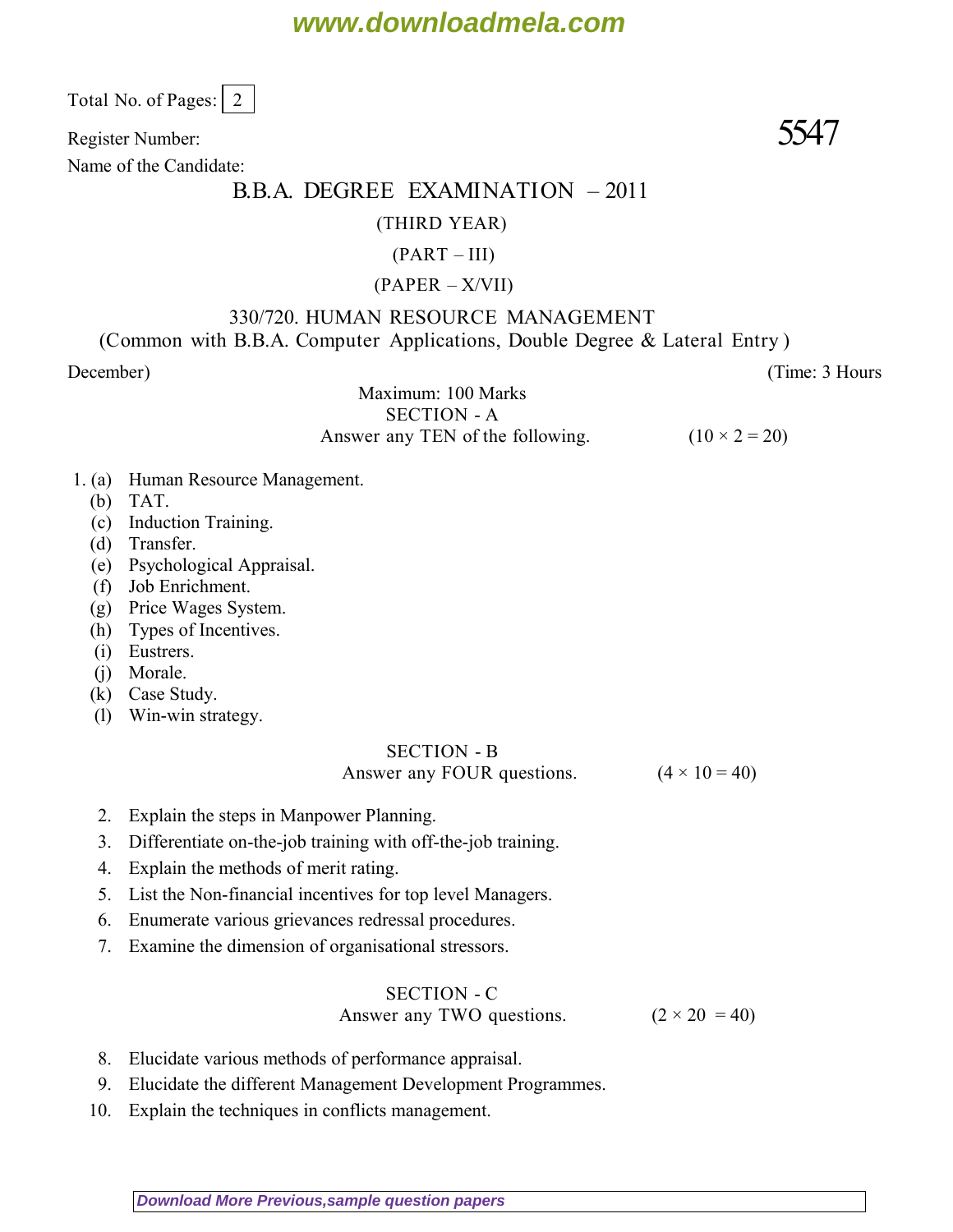# **www.downloadmela.com**

2

11. Discuss the various techniques on stress management.

## $jkpH$ hf;fk;  $gF$ jp - m VnjDk; gj;J tpdhf;fSf;F RUf;fkhf tpilasp .  $(10 \times 2 = 20)$

- 1. kdpjts nkyhd;ik.
- (m)
- $(M)$  T.A.T.
- $(,)$  Cf;fg; gapw;rp.
- $(\le)$ , lkhw;wk;
- (c) cstpay; kjpg;gPL.
- (C) gzp rpwg;gpLjy;.
- (v) Cjpa tiffs;.
- (V) bghUs;tPjf; TypKiw.
- (I) kj;jpa!;jk; brajy;.
- (x) xG';Fzh;t[ neh;kdmGj;jk;.
- (X) epfH;r;rp Ma;t[.
- $(xs)$  btw;wp btw;wp a[f;jp.

### $gFjp - M$ VnjDk; ehd;F tpdhf;fSf;F tpilasp .  $(4 \times 10 = 40)$

- 2. kzpj tsj;jpl;lj;jpd; tHpKiwfis tpsf;Ff.
- 3. gzptHp gapw;rp kw;Wk; gzp btsp gapw;rp.
- 4. jpwik kjpg;gPl;L Kiwfis tpsf;Ff.
- 5. nky;epiy nkyhsh;fSf;F mspf;Fk; epjp rhuhj Cf;Ftpg;g[fis thpirg;gLj;Jf.
- 6. kdf;Fiwit jPh;f;Fk; tHpKiwfis tpsf;Ff.
- 7. mikg;g[ kd mGj;jpfspd; ghpkhzj;ij tpsf;Ff.

$$
gFjp-,
$$
  
UnjDk; ,uz;L tpdhf; fSf;F tplasp. (2 × 20 = 40)

- 8. bray; kjpg;gPl;oYs;s khWgl;l fzf;fPL Kiwfis tpthp.
- 9. nkyhz;ik tsh;r;rp gapw;rpfis tpthp.
- 10. Kuz;ghL nkyhz;ikapd; El;g';fis tpsf;Ff.